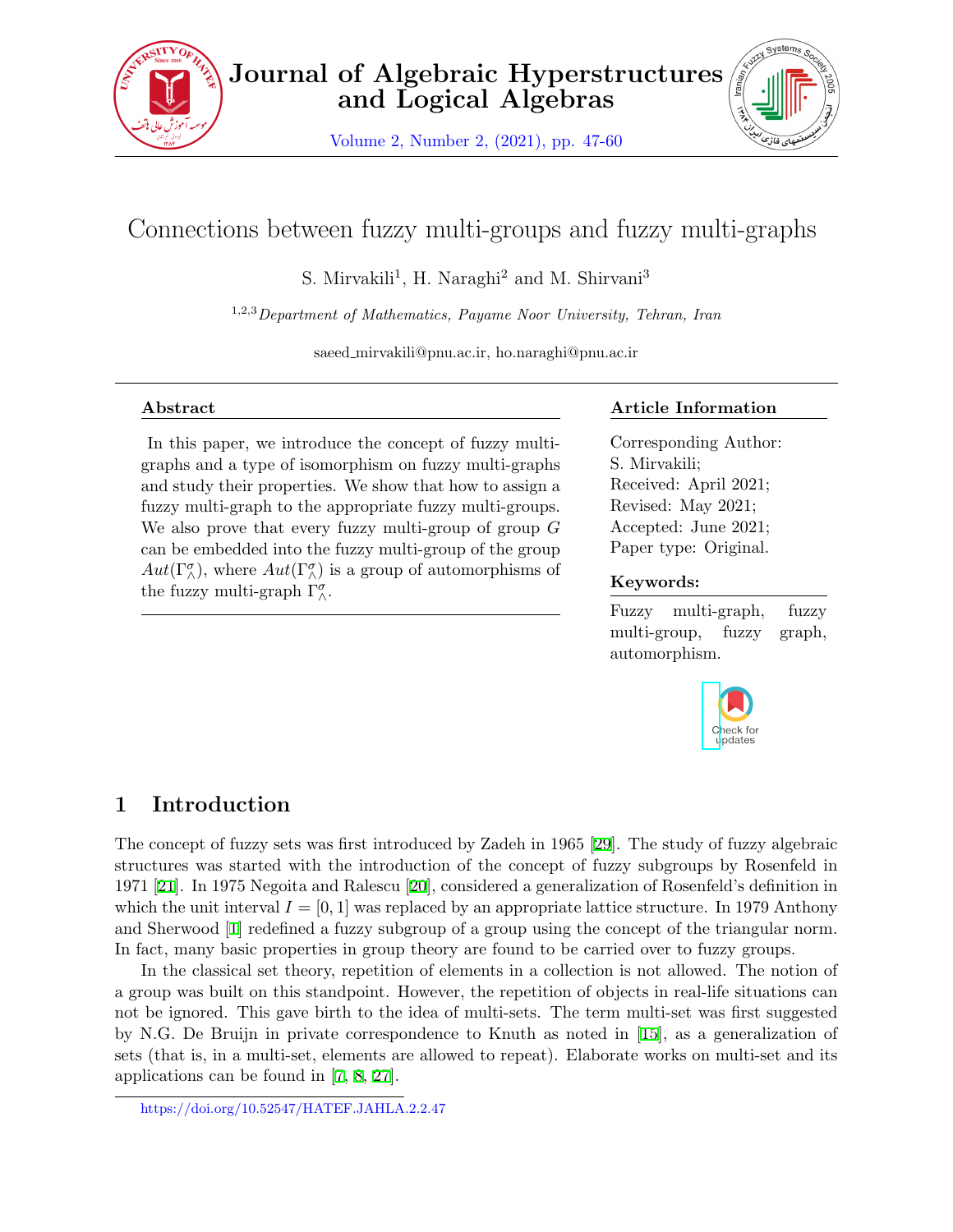By the generalization of a set as a multi-set, then it is natural to generalize group as a multigroup. The notion of multi-group was first mentioned in [\[10](#page-12-4)]. Further studies on the concept of multi-groups via multi-sets can be found in[[2](#page-11-2), [16,](#page-12-5) [24\]](#page-12-6).

The concept of fuzzy multi-groups was proposed in[[25\]](#page-12-7) as an algebraic structure of fuzzy multisets that generalized fuzzy groups. This algebraic structure is a multi-set of  $G \times [0,1]$  satisfying some set of axioms, where *G* is a classical group. In fact, since fuzzy multi-set is a generalization of fuzzy set, it follows that fuzzy multi-group is an extension of fuzzy group. The concept of fuzzy multi-groups constitutes an application of fuzzy multi-sets to the notion of group. The notion of fuzzy multi-groups and some properties of fuzzy multi-groups were explicated in[[3](#page-11-3), [12,](#page-12-8) [14\]](#page-12-9). The idea of homomorphism in fuzzy multi-groups context was extensively explored in[[11,](#page-12-10) [13](#page-12-11)].

Rosenfield et al.[[21,](#page-12-0) [22](#page-12-12)] introduced the concept of fuzzy graphs. Recently, Borzooei et al. [[9](#page-12-13)] obtained some results in fuzzy graphs. Mirvakili and Naraghi[[17\]](#page-12-14) gave some results between hypergroups, fuzzy subgroups, and fuzzy graphs. A multi-graph [\[4\]](#page-11-4) is a graph that may contain multiple edges between any two vertices, but it does not contain any self-loops. A generalization of multi-graphs and fuzzy graphs is fuzzy multi-graphs. To define a fuzzy planar graph, a fuzzy multi-graph is essential as planar graphs contain multi-edges. In[[23\]](#page-12-15) fuzzy multi-graph is defined. Double layered fuzzy planar graphs (DLFPG) are defined by fuzzy multi-graphs[[23\]](#page-12-15).

Bhutani and Bhattacharya [\[5,](#page-11-5) [6\]](#page-11-6) gave some results of fuzzy graphs based on fuzzy subgroups. This fact motivated us to generalize the concept of fuzzy graphs to fuzzy multi-graphs. In fact, fuzzy multi-graph is a generalization of multi-graph, fuzzy graph, and graph. Moreover, there are some methods for obtaining fuzzy multi-groups from fuzzy multi-graphs. This leads us to construct some fuzzy multi-groups by fuzzy multi-graphs.

Fuzzy algebraic structures play a prominent role in mathematics with wide applications in many other branches such as theoretical physics, computer sciences, control engineering, information sciences and coding theory. Graph theory has numerous applications to problems in systems analysis, operations research, transportation, and economics. However, in many cases, some aspects of a graph-theoretic problem may be uncertain. It is natural to deal with the uncertainty using fuzzy set theory and multi-set theory. An application of fuzzy multi-groups is given by Mirvakili et al.,[[18\]](#page-12-16). They generated one-time passwords (OTP) by fuzzy multi-groups.

The organization of this paper is as follows: In Section 2, some preliminary definitions and concepts are given. In Section 3, we obtain a fuzzy multi-group by a fuzzy graph and a fuzzy multi-graph. In Section 4, we define the concept of isomorphism and automorphism on a fuzzy multi-graph and find several new results between fuzzy multi-graph and fuzzy multi-group by using the group of automorphism of a fuzzy multi-graph. Finally, a fuzzy multi-group is embedded in a fuzzy multi-group of the automorphism group of a fuzzy multi-graph.

## **2 Preliminaries**

In this section, we study the fundamental definitions that will be used in the sequel. We use *I* = [0*,* 1], the real unit interval, as a chain with the usual ordering, which *∧* stands for infimum (or intersection),  $\vee$  stands for supremum (or union) as the degree of membership and by  $I^n$  we mean that  $I \times I \times \cdots \times I$  for *n* times. A fuzzy subset of a set X is defined as a mapping  $\mu : X \to [0, 1].$ Moreover, we define

$$
\alpha_{\mu} = \bigvee \{ \mu(x) \mid x \in X \}, \qquad \beta_{\mu} = \bigwedge \{ \mu(x) \mid x \in X \}.
$$

In throughout of paper, let W be the set of all nonnegative integers and  $\mathbb{N}_n = \{1, 2, \ldots, n\}$ *.*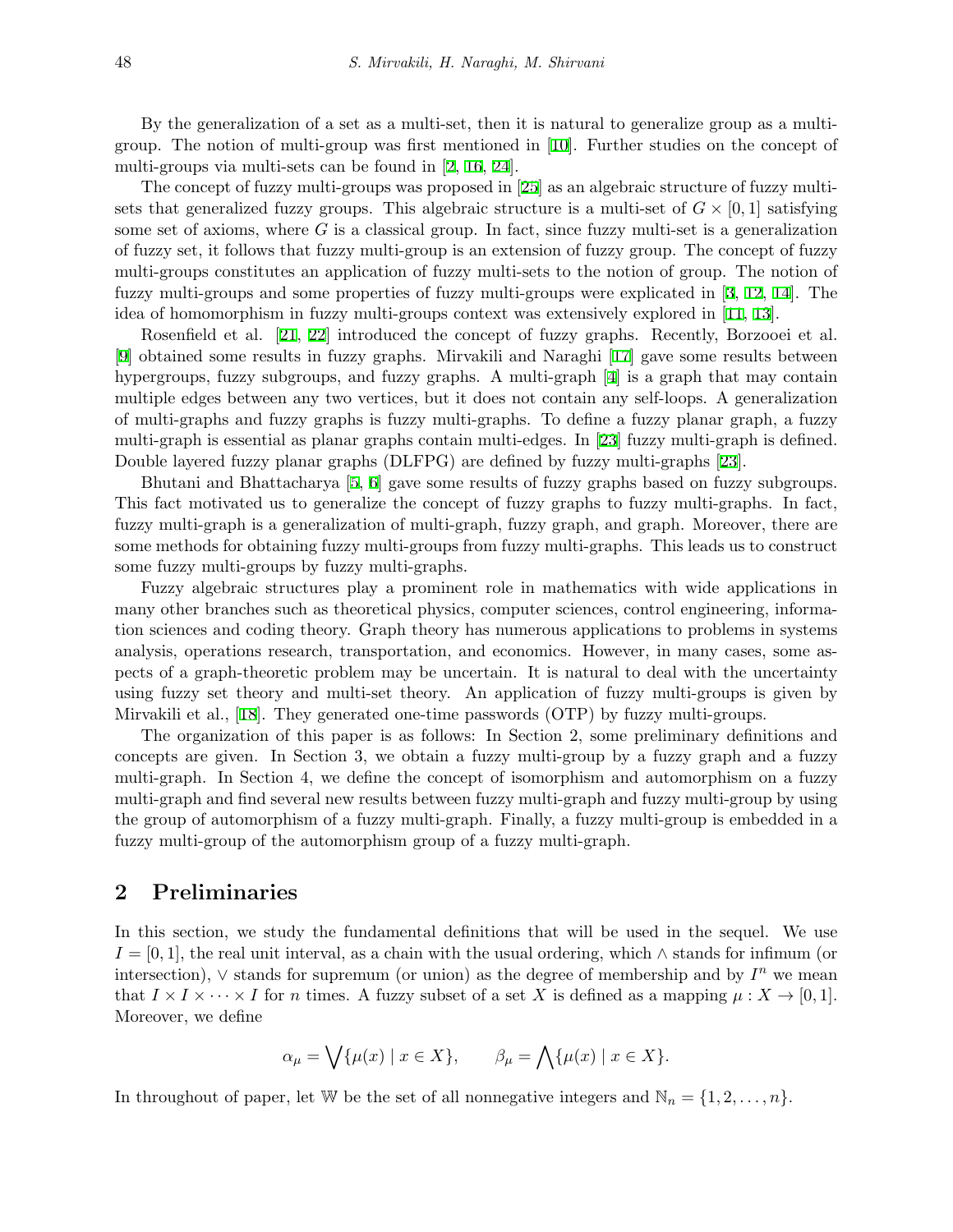We denote the set of all fuzzy subsets of *X* by  $[0, 1]^{X}$ . Further, we denote fuzzy subsets by the Greek letters  $\mu, \nu, \eta$ , etc. Let  $\mu, \nu \in [0, 1]^X$ . If  $\mu(x) \leq \nu(x)$ , for all  $x \in X$ , then we say that  $\mu$  is contained in *ν* (or *ν* contains *µ*) and we write  $\mu \subseteq \nu$ . Let  $\mu \in [0,1]^X$ , for  $\alpha \in [0,1]$ , then the *α*-cut (or *α*-level) subset of  $\mu$  denoted by  $\mu_{\alpha}$  can be defined as  $\mu_{\alpha} = \{x \mid x \in X, \mu(x) \ge \alpha\}.$ 

The fuzzy subset  $\mu$  of the group  $(G, \cdot, ^{-1}, e)$  is called a fuzzy subgroup of *G* if:

- (1)  $\mu(x \cdot y) \ge \mu(x) \wedge \mu(y)$ , for all  $x, y \in G$ ;
- (2)  $\mu(x^{-1}) \ge \mu(x)$ , for all  $x \in G$ .

Let *X* be a universal set and  $C_M: X \to W$  be a function. A multi-set *M* over the set *X* is the following set

$$
M = \{(x, C_M(x)) : x \in X, C_M(x) > 0\},\,
$$

where the value  $C_M(x)$  is called the multiplicity (count) of x in M, that is,  $C_M(x)$  is the number of copies of *x* occur in the multi-set *M.*

**Definition 2.1.** [[28\]](#page-13-2) *Let X be a non-empty set. A fuzzy multi-set A of X is characterized by a count membership function*  $CM_A: X \to Q$ , where Q is the set of all multi-sets drown from the *unit interval* [0*,* 1]*.*

From [\[26](#page-12-17)], a fuzzy multi-set can also be characterized by a high-order function. In particular, a fuzzy multi-set *A* can be characterized by a function

$$
CM_A: X \to \mathbb{W}^{[0,1]}
$$
 or  $CM_A: X \to [0,1] \to \mathbb{W}$ .

By[[19\]](#page-12-18), for each  $x \in X$ , the membership sequence is defined as the decreasingly ordered sequence of elements in  $CM_A(x)$  and it is denoted by:

$$
\{\mu_1(x),\mu_2(x),\ldots,\mu_p(x),\ldots:\mu_1(x)\geq\mu_2(x)\geq\cdots\geq\mu_p(x)\geq\ldots\}.
$$

Whenever the fuzzy multi-set is finite, we write

$$
CM_A(x) = (\mu_1(x), \mu_2(x), \dots, \mu_n(x)),
$$

where  $\mu_1(x), \mu_2(x), \ldots, \mu_n(x) \in [0, 1]$  such that

$$
\mu_1(x) \ge \mu_2(x) \ge \cdots \ge \mu_n(x),
$$

or simply

$$
CM_A = (\mu_i)_{i \in \mathbb{N}_n},
$$

for  $\mu_i \in [0, 1]$ . Now, a fuzzy multi-set *A* is given as

$$
A = \left\{ \frac{CM_A(x)}{x} : x \in X \right\} \quad \text{or} \quad A = \left\{ (x, CM_A(x)) : x \in X \right\}.
$$

In a simple term, a fuzzy multi-set *A* of *X* is characterized by the count membership function  $CM_A(x)$  for  $x \in X$ , which takes the value of a multi-set of a unit interval [0, 1].

Fuzzy multi-sets are the generalization of the fuzzy sets. In fact every fuzzy set is a fuzzy multi-set but the converse is not true.

The set of all fuzzy multi-sets is depicted by FMS(*X*)*.*

If there is no ambiguity, then we use  $CM_A = (\mu_1, \mu_2, \dots, \mu_n)$  instead of A.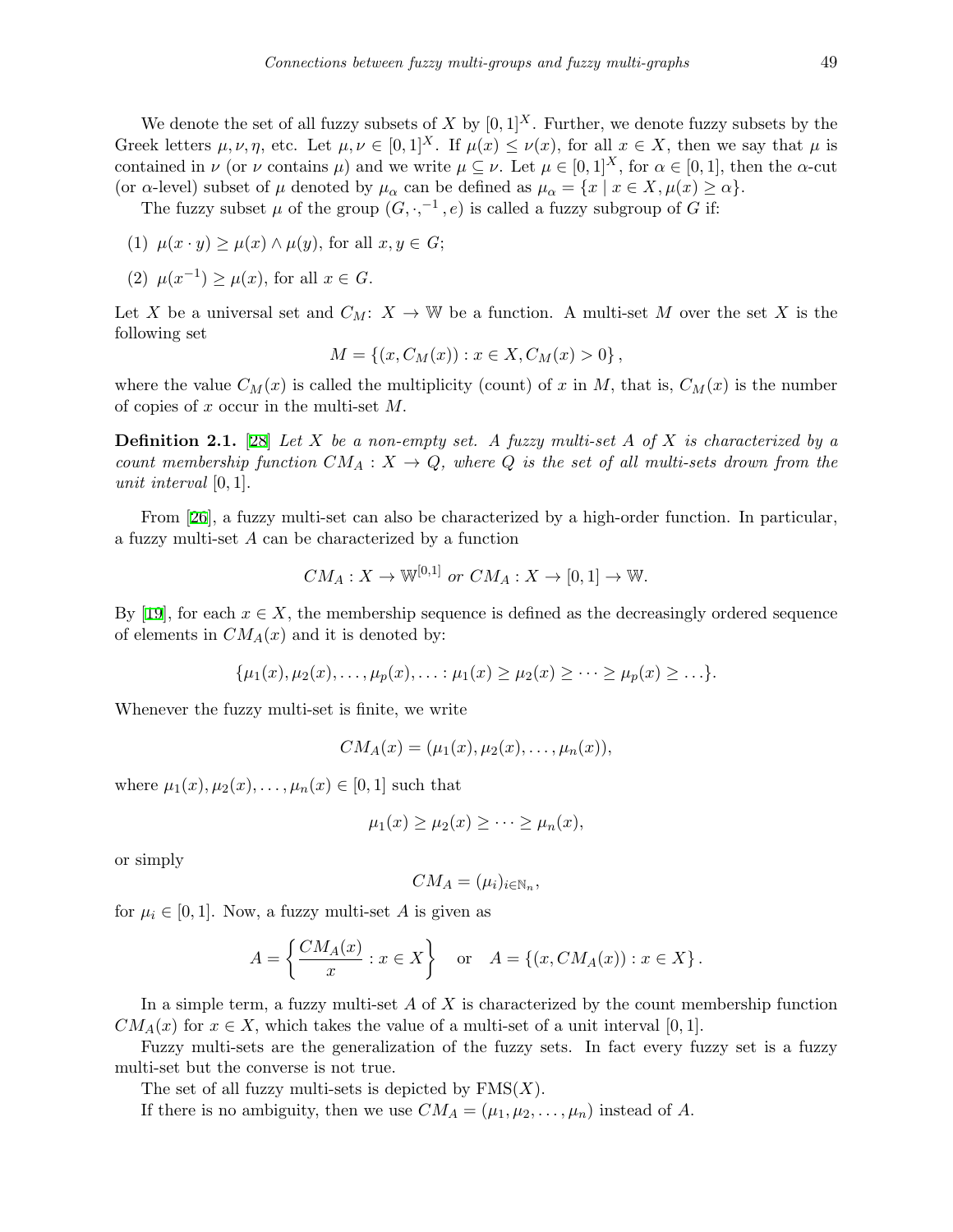**Example 2.2.** Assume that  $X = \{a, b, c\}$  is a set. Then for  $CM_A(a) = \{1, 0.5, 0.4\}$ ,  $CM_A(b) =$  ${0.9, 0.6}$  *and*  $CM_A(c) = {0}$ *, we get that A is a fuzzy multi-set of X written as* 

$$
A = \left\{ \frac{(1, 0.5, 0.4)}{a}, \frac{(0.9, 0.6)}{b} \right\}.
$$

**Definition 2.3.** [[25\]](#page-12-7) *Let*  $(G, ⋅, ⋅$ <sup>1</sup>,  $e)$  *be a group. A fuzzy multi-set A over G is a fuzzy multi-group over G if the count (count membership) of A satisfies the following two conditions.*

- *(1)*  $CM_A(x \cdot y) \geq CM_A(x) \land CM_A(y) \forall x, y \in G$
- *(2)*  $CM_A(x^{-1})$  ≥  $CM_A(x)$  ∀*x* ∈ *G*.
- *If there is no ambiguity, then we use*  $CM_A = (\mu_1, \mu_2, \dots, \mu_n)$  *over G instead of multi-group A*. *If there is no ambiguity, then we use xy instead of*  $x \cdot y$ *.*

It can be easily verified that if *A* is a fuzzy multi-group of *G*, then

$$
CM_A(x^{-1}) = CM_A(x) \,\,\forall x \in G.
$$

Moreover, if  $e \in G$  is the identifying element of  $G$ , then

$$
CM_A(e) = \vee_{x \in G} CM_A(x).
$$

The set of all fuzzy multi-groups over  $G$  is depicted by  $\text{FMG}(G)$ .

**Example 2.4.** *Let*  $(\mathbb{Z}_4, +)$  *be a group. Consider* 

$$
A = \left\{ \frac{(0.8, 0.7, 0.7, 0.5, 0.1)}{2}, \frac{(0.6, 0.4, 0.3, 0.1)}{1}, \frac{(0.6, 0.4, 0.3, 0.1)}{3}, \frac{(0.9, 0.8, 0.7, 0.5, 0.1)}{0} \right\}
$$

*and*

$$
B = \left\{ \frac{(0.6, 0.4, 0.3, 0.1), (0.9, 0.7, 0.7, 0.5, 0.1, 0.1), (0.8, 0.7, 0.7, 0.5, 0.1, 0.1)}{1}, \frac{(0.8, 0.7, 0.7, 0.5, 0.1, 0.1)}{3}, \frac{(0.9, 0.8, 0.7, 0.5, 0.1, 0.1)}{0} \right\}.
$$

*Then A* is a fuzzy multi-group, but *B* is not a fuzzy multi-group, because of  $CM_B(1) \neq CM_B(3)$ .

**Definition 2.5.** [[5\]](#page-11-5) *Let V be a non-empty set,*  $\sigma$  *be a fuzzy set on V and*  $\mu$  *be a fuzzy set on*  $V \times V$ . Then  $(\sigma, \mu)$  *is a fuzzy graph on V*, *if for every*  $x, y \in V$  *we have:* 

- $(i)$   $\mu(x, y) = \mu(y, x)$ .
- $(iii)$   $\mu(x, y) \leq \sigma(x) \wedge \sigma(y)$ .

If  $(V, E)$  is a graph, then set  $\mu(x, y) = \begin{cases} 1, & xy \in E \\ 0, & y \in E \end{cases}$  $\alpha$ <sup>*g*</sup>,  $xy \in E$  and  $\sigma(x) = 1$  for all  $x \in V$ . Then  $(\mu, \sigma)$ is a fuzzy graph on *V*. Also, for a fuzzy graph  $(\mu, \sigma)$ , we denote underlying graph  $(V^*, E^*)$  where  $V^* = \{u | \sigma(u) > 0\}$  and  $E^* = \{(u, v) | \mu(u, v) > 0\}.$ 

**Definition 2.6.** [[23\]](#page-12-15) *Let V be a non-empty set and*  $\sigma: V \to [0,1]$  *be a mapping. Moreover, let*  $E = \left\{ \frac{\mu_i(x,y)}{(x,y)} \right\}$  $\{f(x,y) \mid (x,y) \in V \times V, i \in \mathbb{N}_n\}$  be a fuzzy multi-set of  $V \times V$  such that  $(\sigma, \mu_i)$  is a fuzzy graph, *for all*  $i \in \mathbb{N}_n$ *. Then*  $\Gamma = (\sigma, E)$  *is denoted as a fuzzy multi-graph of V*.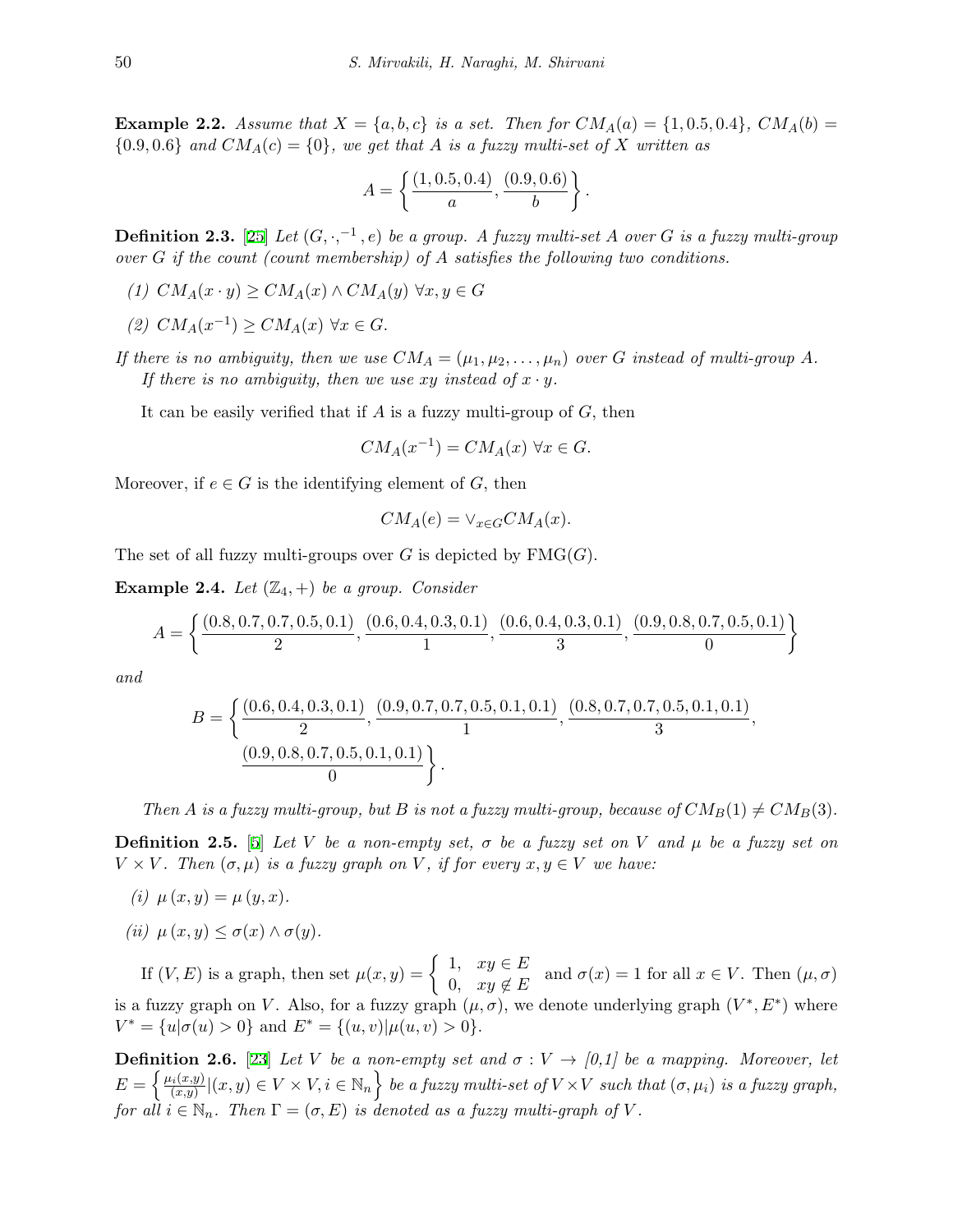If there is no ambiguity, then we use  $\{\mu_i\}_{i \in \mathbb{N}_n}$  instead of *E*.

**Example 2.7.** *Let*  $V = \{a, b, c, d, e\}$ *. Then Figure 1 is a fuzzy multi-graph of set V.* 



Figure 1:

## **3 Fuzzy multi-groups and fuzzy multi-graphs**

In this section, we introduce the concepts of fuzzy multi-groups and fuzzy multi-graphs. By giving some results on these notions, we obtain a fuzzy multi-graph from a fuzzy multi-group.

**Lemma 3.1.** [[18](#page-12-16)] Let  $\mu$  be a fuzzy subgroup of  $V$ . Then  $\{\mu_i\}_{i\in\mathbb{N}}$  is a family of fuzzy subgroups of V and  $\mu_1(x) \ge \mu_2(x) \ge \cdots \ge \mu_n(x)$  where  $\mu_n : V \longrightarrow [0,1]$ , for any  $n \in \mathbb{N}$  is as follows

$$
\mu_1(x) = \mu(x)
$$
 and  $\mu_n(x) = \frac{\mu_{n-1}(x)}{1 + \alpha_{\mu_{n-1}} - \mu_{n-1}(x)}$ , for  $n \ge 2$ .

<span id="page-4-0"></span>**Corollary 3.2.** Let  $\mu$  be a fuzzy subgroup of V. If  $CM_{V_{\mu}} = (\mu_1, \mu_2, \ldots, \mu_n)$ , then  $V_{\mu} = \left\{ \frac{CM_{V_{\mu}}(x)}{x} \right\}$  $\frac{V_\mu(x)}{x}|x \in V$ *is a fuzzy multi-group over G.*

**Example 3.3.** *Consider the group*  $V = \mathbb{Z}_4$  *and*  $\mu : V \longrightarrow [0,1]$  *is as follows:* 

$$
\mu(x) = \begin{cases} 1, & x \in \{0, 2\}; \\ \frac{1}{2}, & x \in \mathbb{Z}_4 - \{0, 2\}. \end{cases}
$$

*Set n* = 3*. Therefore*

$$
\mu_1(x) = \begin{cases} 1, & x \in \{0, 2\}; \\ \frac{1}{2}, & x \in \mathbb{Z}_4 - \{0, 2\} \end{cases}, \quad \mu_2(x) = \begin{cases} 1, & x \in \{0, 2\}; \\ \frac{1}{3}, & x \in \mathbb{Z}_4 - \{0, 2\} \end{cases}
$$

*and*

$$
\mu_3(x) = \begin{cases} 1, & x \in \{0, 2\}; \\ \frac{1}{5}, & x \in \mathbb{Z}_4 - \{0, 2\}. \end{cases}
$$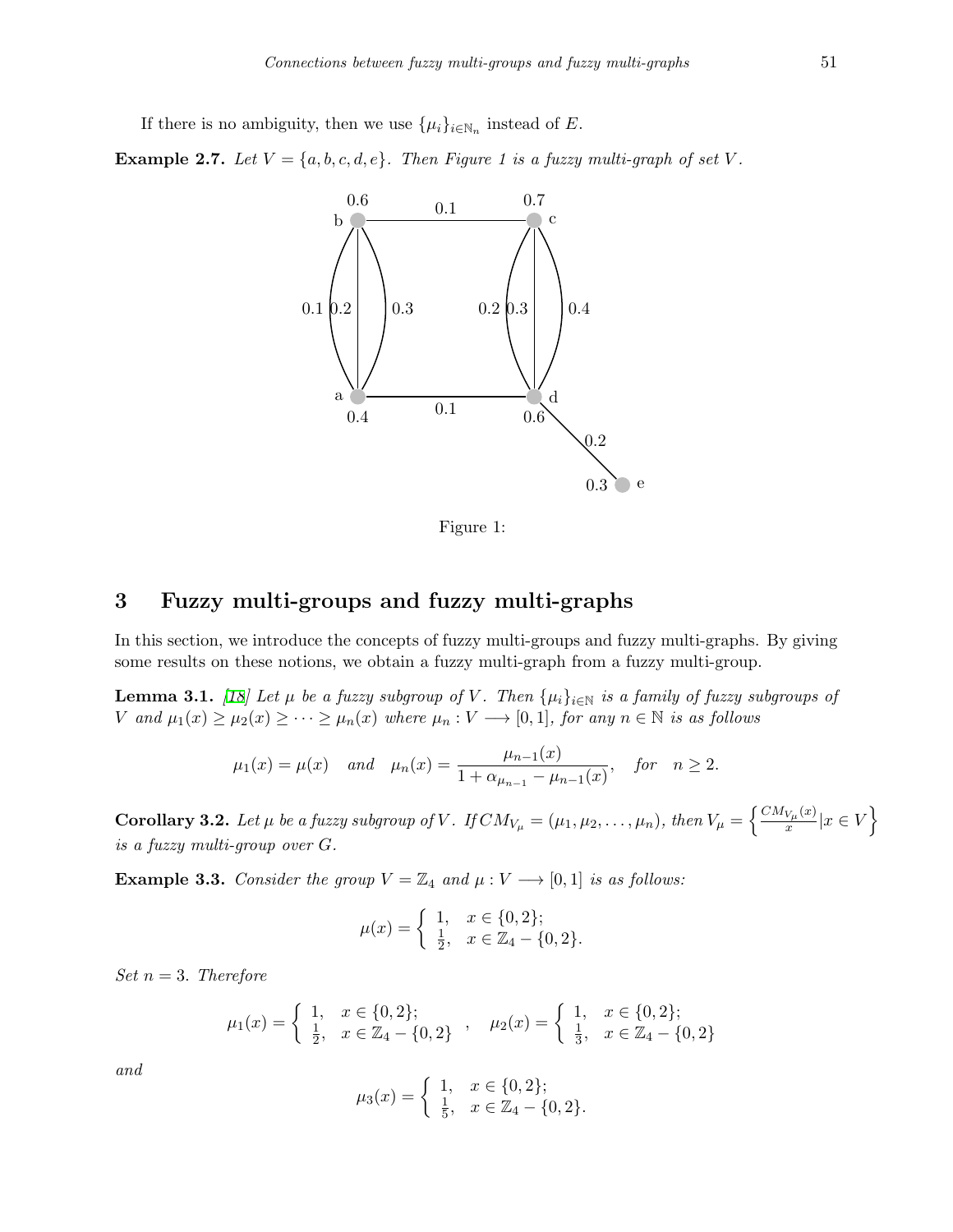*By the above obtained results, we have*

$$
V_{\mu} = \left\{ \frac{(1,1,1)}{0}, \frac{(\frac{1}{2},\frac{1}{3},\frac{1}{5})}{1}, \frac{(1,1,1)}{2}, \frac{(\frac{1}{2},\frac{1}{3},\frac{1}{5})}{3} \right\}
$$

*.*

Now, we obtain some fuzzy multi-graphs from a fuzzy graph.

**Proposition 3.4.** *Let*  $(\sigma, \mu)$  *be a fuzzy graph on set V and*  $n \in \mathbb{N}$ *. For all*  $x, y \in V$ *, define a map*  $\mu_i: V \times V \longrightarrow [0,1]$  *as follows* 

$$
\mu_i(x, y) = \frac{\mu(x, y)}{1 + (2 + i)\alpha_{\sigma} - \mu(x, y)},
$$

*and define a map*  $\sigma: V \longrightarrow [0, 1]$  *as follows* 

$$
\sigma^*(x) = \frac{\sigma(x)}{1 + \alpha_\sigma - \sigma(x)}.
$$

*Then*  $(\sigma^*, E = {\mu_i}_{i \in \mathbb{N}})$  *is a fuzzy multi-graph on V*.

*Proof.* It is not difficult to see that for every  $i = 1, 2, \ldots, n$ , we have

$$
\mu_i(x,y) = \frac{\mu(x,y)}{1 + (2+i)\alpha_{\sigma} - \mu(x,y)} \le \frac{\sigma(x)}{1 + \alpha_{\sigma} - \sigma(x)} \wedge \frac{\sigma(y)}{1 + \alpha_{\sigma} - \sigma(y)} = \sigma^*(x) \wedge \sigma^*(y).
$$

So,  $(\sigma^*, E)$  is a fuzzy multi-graph.

**Proposition 3.5.** Let  $CM_V = (\sigma_1, \sigma_2, ..., \sigma_n)$  be a fuzzy multi-group of V. Set  $\mu_i(x, y) = \sigma_i(x) \wedge$  $\sigma_i(y)$  and  $\sigma(x) = \sigma_1$ . Then  $\Gamma^{\sigma}_{\wedge} = (\sigma, E = {\mu_i}_{i \in \mathbb{N}})$  is a fuzzy multi-graph of V, where  $i \in \mathbb{N}_n$ .

*Proof.* It is straightforward.

## **4 Isomorphism on fuzzy multi-graphs**

In this section, we show that how to assign a fuzzy multi-graph to the appropriate fuzzy multigroups.

**Definition 4.1.** Let  $(\sigma, E = {\mu_i}_{i \in \mathbb{N}_n})$  on set V and  $(\sigma', E' = {\mu'_i}_{i \in \mathbb{N}_n})$  on set V' be two fuzzy *multi-graphs.* By a homomorphism *h* of fuzzy multi-graphs we mean a map  $h: V \longrightarrow V'$  that *satisfies*

- $1. \sigma(x) \leq \sigma'(h(x));$
- *2.*  $\mu_i(x, y) \leq \mu'_i(h(x), h(y)),$

*for all*  $x, y \in V$ . A map  $h: V \longrightarrow V'$  is called an isomorphism if  $h$  is a bijective map such that  $h$ *and h <sup>−</sup>*<sup>1</sup> *are homomorphisms.*

*A* homomorphism  $h: V \longrightarrow V$  is called endomorphism. An isomorphism  $h: V \longrightarrow V$  is called *an automorphism.*

**Lemma 4.2.** Let  $(\sigma, E = {\mu_i}_{i \in \mathbb{N}_n})$  on set V and  $(\sigma', E' = {\mu'_i}_{i \in \mathbb{N}_n})$  on set V' be two fuzzy *multi-graphs and*  $h: V \longrightarrow V'$  *be a homomorphism. Then h is an isomorphism if and only if h is bijective and*

$$
\Box
$$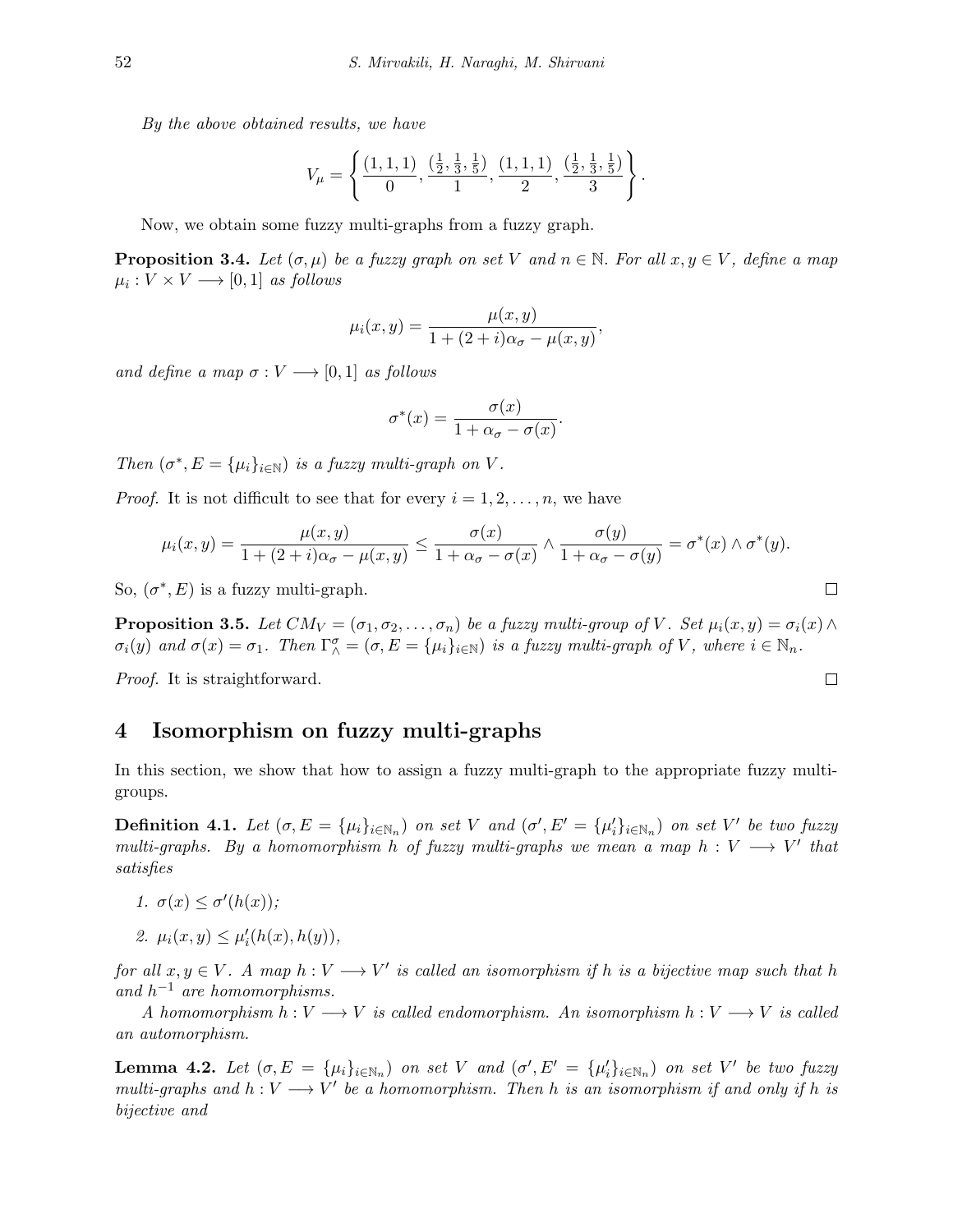$$
1. \ \sigma(x) = \sigma'(h(x));
$$

$$
\mathcal{Q}. \mu_i(x, y) = \mu'_i(h(x), h(y)),
$$

*for all*  $x, y \in V$ *.* 

*Proof.* Let *h* be an isomorphism. Then we have

1. 
$$
\sigma(x) \leq \sigma'(h(x))
$$
;

2.  $\mu_i(x, y) \leq \mu'_i(h(x), h(y)),$ 

and

1. 
$$
\sigma'(u) \le \sigma(h^{-1}(u));
$$
  
2.  $\mu'_i(u, v) \le \mu_i(h^{-1}(u), h^{-1}(v)),$ 

for all  $x, y, u, v \in V$ . Let  $x, y \in V$ . Then there exist  $u, v \in V$  such that  $h(x) = u$  and  $h(y) = v$ . No we have

1. 
$$
\sigma'(h(x)) = \sigma'(u) \le \sigma(h^{-1}(u)) = \sigma(h^{-1}(h(x))) = \sigma(x);
$$
  
\n2.  $\mu'_i(h(x), h(y)) = \mu'_i(u, v) \le \mu_i(h^{-1}(u), h^{-1}(v)) = \mu_i(h^{-1}(h(x)), h^{-1}(h(x))) = \mu_i(x, y),$ 

Conversely,  $\sigma(x) = \sigma'(h(x))$  and  $\mu_i(x, y) = \mu'_i(h(x), h(y))$  imply that h and  $h^{-1}$  are homomorphisms and therefore *h* is an isomorphism.  $\Box$ 

<span id="page-6-0"></span>**Proposition 4.3.** Let  $(\sigma, E = {\mu_i}_{i \in \mathbb{N}_n})$  on set V and  $(\sigma', E' = {\mu'_i}_{i \in \mathbb{N}_n})$  on set V' be two finite *fuzzy* multi-graphs,  $h: V \longrightarrow V'$  be an isomorphism and *V* and *V'* be two groups. Now,

- *(i)* If  $\sigma$  *is a fuzzy subgroup of V*, then  $\sigma'$  *is a fuzzy subgroup of*  $V'$ .
- (ii) If  $\mu_i$  is a fuzzy subgroup of  $V \times V$  respect to h, then  $\mu'_i$  is a fuzzy subgroup of  $V' \times V'$ .

*Proof.* (i) Let  $x', y' \in V'$ . Then there are  $x, y \in V$  such that  $h(x) = x'$  and  $h(y) = y'$ . Thus

$$
\sigma'(x'y') = \sigma'(h(x)h(y)) = \sigma'(h(xy)) = \sigma(xy)
$$
  
\n
$$
\geq \sigma(x) \land \sigma(y)
$$
  
\n
$$
= \sigma'(h(x)) \land \sigma'(h(y))
$$

and

$$
\begin{array}{rcl}\n\sigma'(x'^{-1}) & = & \sigma'(h(x)^{-1}) = \sigma'(h(x^{-1})) \\
& = & \sigma(x^{-1}) = \sigma(x) = \sigma'(h(x)) \\
& = & \sigma'(x').\n\end{array}
$$

(ii) The proof is similar to the case (i).

**Corollary 4.4.** Let  $(\sigma, E)$  on set V and  $(\sigma', E')$  on set V' be two finite fuzzy multi-graphs and  $h: V \longrightarrow V'$  be an isomorphism. If  $V'$  is a group and  $E$  is a fuzzy multi-group on  $V \times V$ , then  $E'$ *is a fuzzy multi-group of*  $V' \times V'$ .

**Proposition 4.5.** *Consider a fuzzy multi-graph*  $\Gamma = (\sigma, E = {\mu_i}_{i \in \mathbb{N}_n})$  *on set V . Let* (Aut( $\Gamma$ *)*,  $\circ$ ) *be the set of all automorphisms of V*. Then  $(Aut(\Gamma), \circ)$  *is a group.*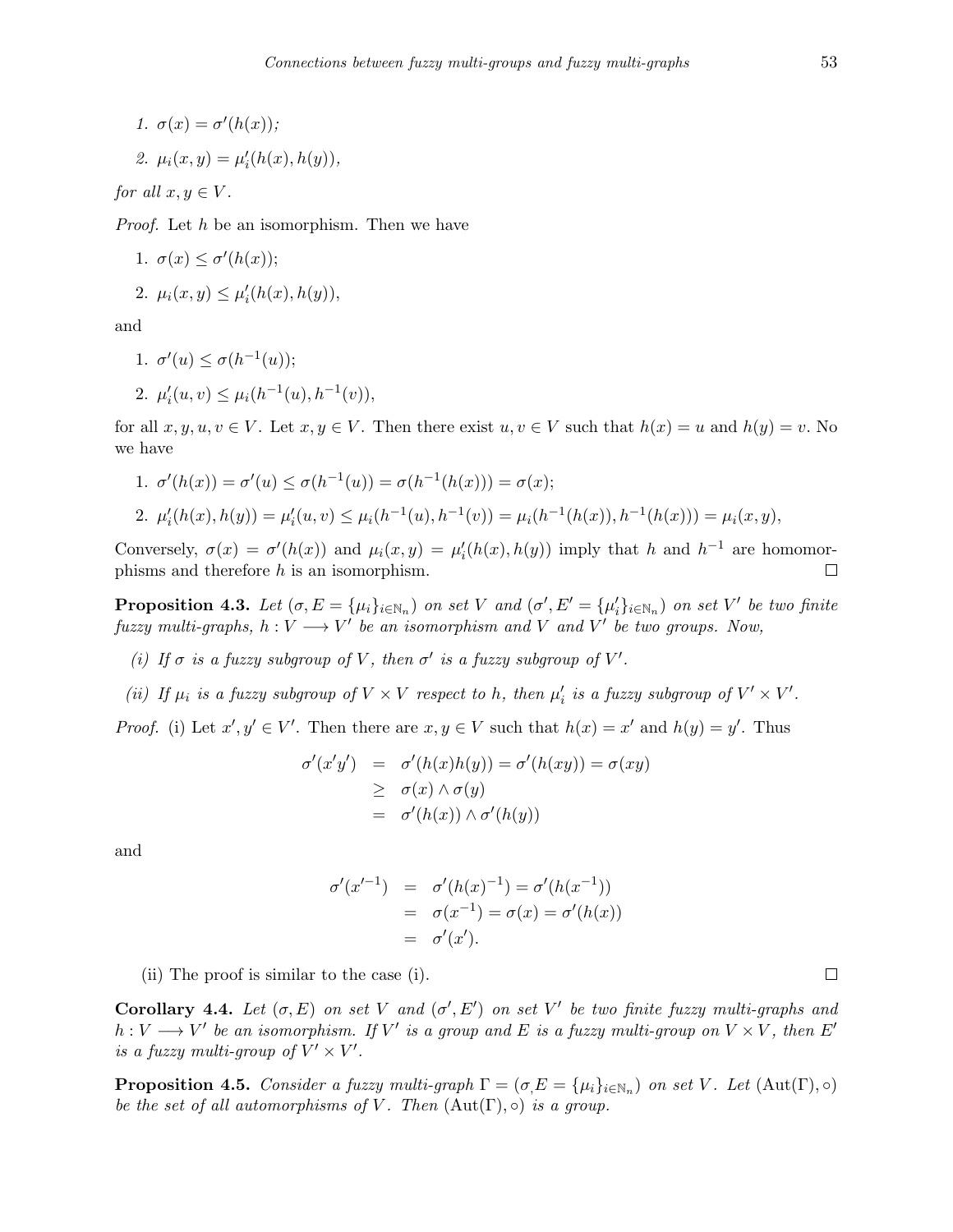*Proof.* Let  $\phi, \psi \in \text{Aut}(\Gamma)$  and  $x, y \in V$ . Then

$$
\sigma(\phi \circ \psi(x)) = \sigma(\phi(\psi(x))) = \sigma(\psi(x)) = \sigma(x),
$$

and

$$
\mu_i(\phi \circ \psi(x), \phi \circ \psi(y)) = \mu_i(\phi(\psi(x)), \phi(\psi(y)))
$$
  
= 
$$
\mu_i(\psi(x), \psi(x))
$$
  
= 
$$
\mu_i(x, y).
$$

Thus,  $\phi \circ \psi \in Aut(\Gamma)$ . Clearly, Aut(Γ) satisfies associativity under the operation  $\circ$ . Also,  $\phi \circ id = \phi = id \circ \phi$ , where  $id: V \to V$  defined by  $id(x) = x$ , for all  $x \in V$ . This shows *id* is an identity element. Moreover, for every  $\phi \in Aut(\Gamma)$ ,

$$
\mu_i(\phi^{-1}(x), \phi^{-1}(y)) = \mu_i(\phi \circ \phi^{-1}(x), \phi \circ \phi^{-1}(y)) = \mu_i(x, y)
$$

and

$$
\sigma(\phi^{-1}(x)) = \sigma(\phi \circ \phi^{-1}(x)) = \sigma(x),
$$

hence,  $\phi^{-1} \in \text{Aut}(\Gamma)$ . Therefore  $(\text{Aut}(\Gamma), \circ)$  is a group.

<span id="page-7-0"></span>**Proposition 4.6.** *If two fuzzy multi-graphs*  $\Gamma = (\sigma, E = {\mu_i}_{i \in \mathbb{N}_n})$  *on set V and*  $\Gamma' = (\sigma', E' =$  $\{\mu'_i\}_{i \in \mathbb{N}_n}$  *on set V*<sup>*'*</sup> *are isomorphic, then*  $\text{Aut}(\Gamma) \cong \text{Aut}(\Gamma')$ *.* 

*Proof.* There is an isomorphism  $\pi : V \longrightarrow V'$ . For every  $f \in Aut(\Gamma)$  we have  $\pi \circ f \circ \pi^{-1} \in Aut(V')$ , because,

$$
\begin{array}{rcl}\n\sigma'(\pi \circ f \circ \pi^{-1}(x)) & = & \sigma(f \circ \pi^{-1}(x)) \\
& = & \sigma(\pi^{-1}(x)) \\
& = & \sigma'(x),\n\end{array}
$$

and

$$
\mu'_i(\pi \circ f \circ \pi^{-1}(x), \pi \circ f \circ \pi^{-1}(y)) = \mu_i(f \circ \pi^{-1}(x), f \circ \pi^{-1}(y))
$$
  
=  $\mu_i(\pi^{-1}(x), \pi^{-1}(y))$   
=  $\mu'_i(x, y),$ 

for all  $x, y \in V$ . Also, it is clear that the function  $\phi : Aut(\Gamma) \longrightarrow Aut(\Gamma')$  defined by  $\phi(f) =$  $\pi \circ f \circ \pi^{-1}$  is a groups isomorphism. Hence,  $Aut(\Gamma) \cong Aut(\Gamma')$ .  $\Box$ 

The converse of Theorem [4.6](#page-7-0) is not true:

**Example 4.7.** Consider two sets  $V = \{a, b\}$  and  $V' = \{a', b'\}$ . Let  $\sigma$ ,  $\sigma'$  and  $(\sigma'_1, \sigma'_2)$  be as follows:

$$
\sigma(x) = \begin{cases} 1, & x = a; \\ \frac{1}{2}, & x = b \end{cases}, \quad \sigma'(x) = \begin{cases} \frac{1}{4}, & x = a'; \\ \frac{1}{8}, & x = b' \end{cases},
$$
  

$$
\mu_1(x, y) = \sigma(x) \land \sigma(y), \quad \mu_2(x, y) = \frac{\sigma(x) \land \sigma(y)}{2},
$$
  

$$
\mu'_1(x, y) = \sigma'(x) \land \sigma'(y), \quad \mu'_2(x, y) = \frac{\sigma'(x) \land \sigma'(y)}{4}.
$$

Then two fuzzy multi-graphs  $\Gamma = (\sigma, E = {\mu_i}_{i \in \mathbb{N}_2})$  on set V and  $\Gamma' = (\sigma', E' = {\mu'_i}_{i \in \mathbb{N}_2})$  on set V' are not isomorphic because for every map  $h: V \to V'$  and every  $x \in V$ ,  $\sigma(x) \neq \sigma'(h(x))$ . But  $Aut(\Gamma) \cong Aut(\Gamma') \cong \{id\}.$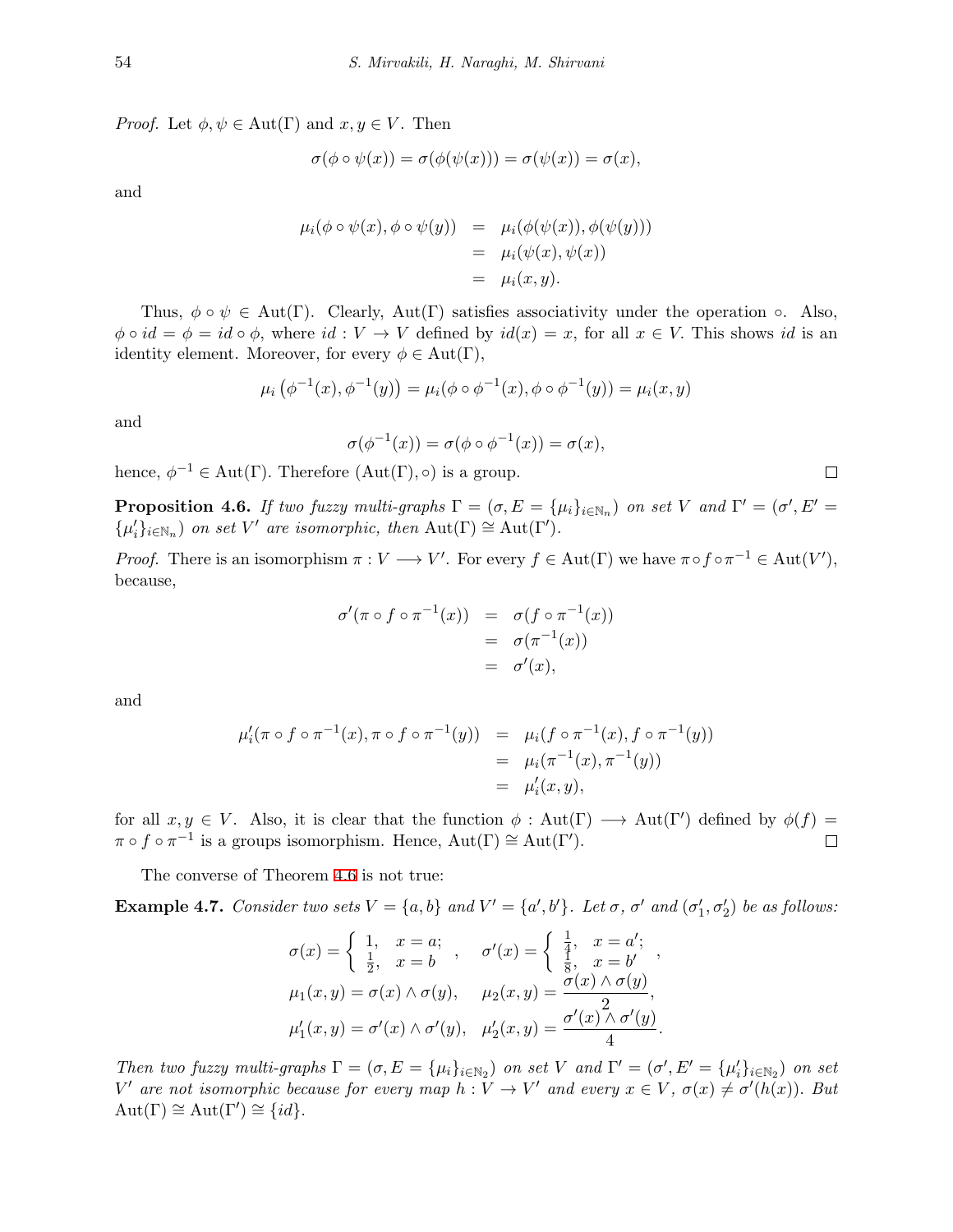**Proposition 4.8.** *Let*  $(\sigma, E)$  *on set V be a fuzzy multi-graph and*  $c \in [0, 1]$ *. Define a map*  $\tau_c$ :  $Aut(\Gamma) \longrightarrow [0,1]$  *as follows* 

$$
\tau_c(f) = \begin{cases} c & f \text{ is an even permutation} \\ 0 & f \text{ is an odd permutation,} \end{cases}
$$
 (1)

*for all*  $f \in Aut(\Gamma)$ *. Then*  $Aut(\Gamma)_{\tau_c}$  *is a fuzzy multi-group.* 

*Proof.* We prove this result in two following cases:

**Case 1.** Suppose  $f, g \in Aut(\Gamma)$  both are even or odd permutations. Thus,  $f \circ g$  becomes an even permutation. Thus,

*•* if *f, g* both are even permutations, then

$$
\tau_c(f \circ g) = c \ge \min\{c, c\} = \min\{\tau_c(f), \tau_c(g)\}.
$$

*•* if *f, g* both are odd permutations, then

$$
\tau_c(f \circ g) = c \ge \min\{0, 0\} = \min\{\tau_c(f), \tau_c(g)\}.
$$

**Case 2.** Suppose  $f, g \in Aut(\Gamma)$  such that one of them is even permutation and the other one is an odd permutation. Thus, *f ◦ g* becomes an odd permutation. Thus,

$$
0 = \tau_c(f \circ g) = \min\{0, c\} = \min\{\tau_c(f), \tau_c(g)\}.
$$

Moreover, for all  $f \in Aut(\Gamma)$ ,  $f$  and  $f^{-1}$  both are even permutations or both are odd permutations. This follows that  $\tau_c(f^{-1}) = \tau_c(f)$ , for all  $f \in Aut(\Gamma)$ . Therefore,  $\tau_c$  is a fuzzy subgroup on  $Aut(\Gamma)$ .

Now, by Corollary [3.2,](#page-4-0) we obtain  $Aut(\Gamma)_{\tau_C}$  is a fuzzy multi-group.

**Proposition 4.9.** *Let*  $(\sigma, E)$  *be a fuzzy multi-graph on set V . Set*  $\Theta_m(f) = \min{\{\sigma(i) : f(i) \neq i\}}$  $\partial M(f) = \max\{\sigma(i) : f(i) \neq i\}$ . Define a map  $\psi : \text{Aut}(\Gamma) \longrightarrow [0, 1]$  as follows

$$
\psi(f) = \begin{cases} \frac{\Theta_m(f)}{1 + \Theta_M(f)}, & f \neq id, \\ 1 & f = id \end{cases}
$$

*for all*  $f \in Aut(\Gamma)$ *. Then*  $Aut(\Gamma)_{\psi}$  *is a fuzzy multi-group.* 

*Proof.* Clearly, if  $f, g \in Aut(\Gamma)$  and  $f \circ g = id$ , then  $\psi(f \circ g) \ge \min{\psi(f), \psi(g)}$ . Suppose  $f \circ g \ne id$ . Hence, there exists  $r \in V$  such that  $f \circ g(r) \neq r$  and

$$
\Theta_m(f \circ g) = \min\{\sigma(i) : f \circ g(i) \neq i\} = \sigma(r).
$$

We have the following two cases for  $\Theta_m(f \circ g)$ : **Case 1.** If  $f \circ g(r) \neq g(r)$ , then

$$
\Theta_m(f \circ g) = \sigma(r) = \sigma(g(r))
$$
  
\n
$$
\geq \min{\{\sigma(i) : f(i) \neq i\}} = \Theta_m(f)
$$
  
\n
$$
\geq \min{\{\Theta_m(f), \Theta_m(g)\}}.
$$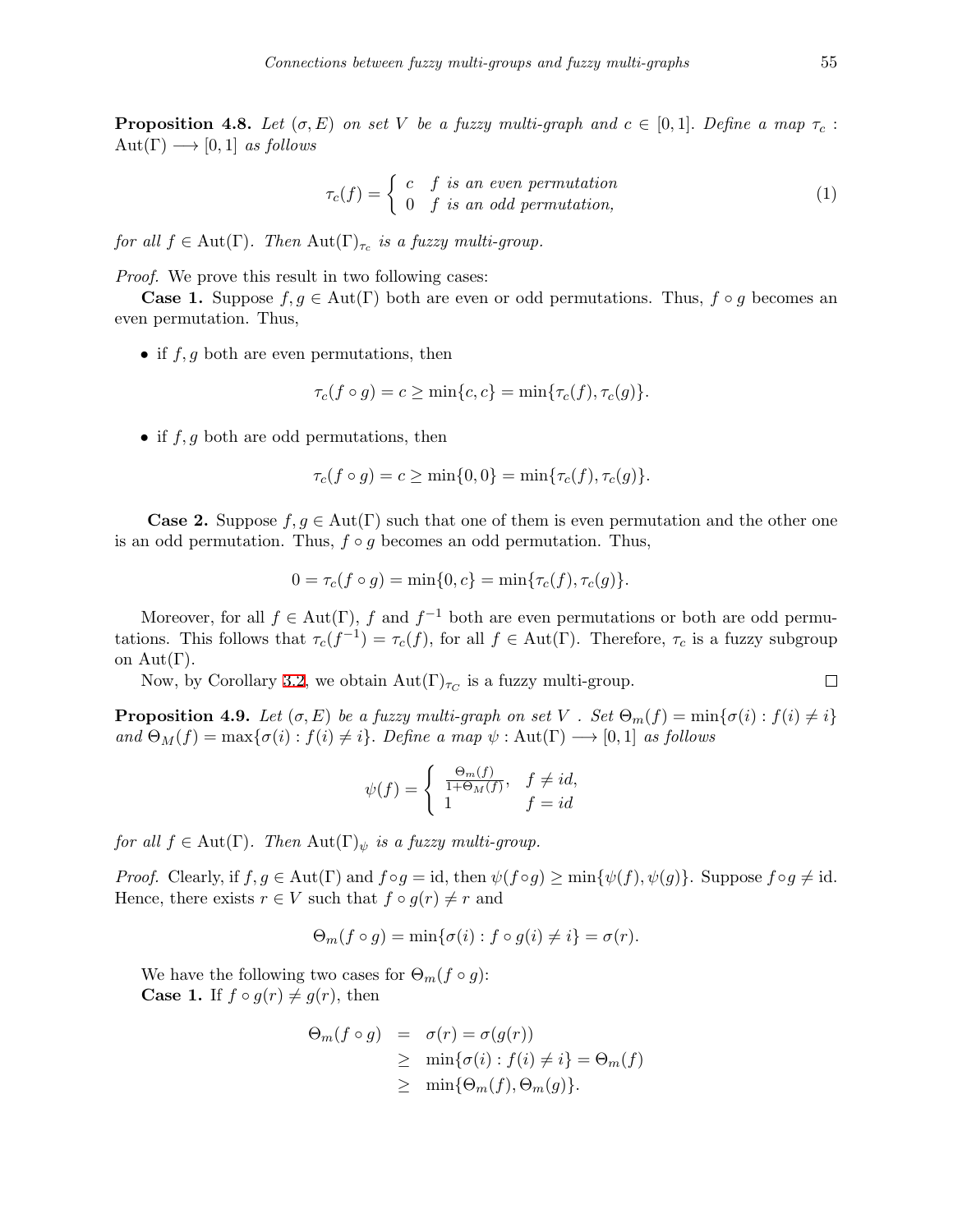**Case 2.** Assume  $f \circ g(r) = g(r)$ . Thus,  $g(r) \neq r$ . Then we have

$$
\Theta_m(f \circ g) = \sigma(r)
$$
  
\n
$$
\geq \min{\{\sigma(i) : g(i) \neq i\}} = \Theta_m(g)
$$
  
\n
$$
\geq \min{\{\Theta_m(f), \Theta_m(g)\}}.
$$

Now, Let  $\Theta_M(f \circ g) = \sigma(t)$ . We have  $g(t) = t$  or  $g(t) \neq t$ . If  $g(t) = t$ , then  $f(t) \neq t$  and  $\sigma(t) \leq \max\{\sigma(i) : f(i) \neq i\} = \Theta_M(f)$ . If  $g(t) \neq t$ , then  $\sigma(t) \leq \{\sigma(i) : g(i) \neq i\} = \Theta_M(g)$ . Thus we obtain

$$
\Theta_M(f \circ g) \le \max\{\Theta_M(f), \Theta_M(g)\}.
$$

Therefore,

 $\psi(f \circ g) \geq \min{\psi(f), \psi(g)}$ . Moreover,  $\{\sigma(i) : f(i) \neq i\} = \{\sigma(i) : f^{-1}(i) \neq i\}$ , and so  $\psi(f^{-1}) = \psi(f)$ .  $\Box$ 

## **5 A fuzzy multi-group embedded in a fuzzy multi-group of** Aut(Γ)

In this section, we show that a finite fuzzy multi-group has an embedding into the finite fuzzy multi-group of the group of automorphisms of some fuzzy multi-graphs.

**Definition 5.1.** Let V and V' be two finite groups. We say a fuzzy multi-group  $CM_A = (\sigma_1, \ldots, \sigma_n)$ *has an embedding into a fuzzy multi-group*  $CM_{A'} = (\sigma'_1, \ldots, \sigma'_n)$  *if there exists a one-to-one map*  $h: V \to V'$  such that  $CM_A(x) \leq CM_{A'}(h(x))$ .

**Example 5.2.** *Consider two groups*  $V = \mathbb{Z}_2$  *and*  $V' = \mathbb{Z}_4$ *. Let*  $CM_A = (\sigma_1, \sigma_2)$  *and*  $CM_{A'} =$  $(\sigma'_1, \sigma'_2)$  *be as follows:* 

$$
\sigma_1(x) = \begin{cases} \frac{4}{5}, & x = 0; \\ \frac{1}{3}, & x = 1 \end{cases}, \quad \sigma'_1(x) = \begin{cases} 1, & x \in \{0, 2\}; \\ \frac{1}{2}, & x \in \mathbb{Z}_4 - \{0, 2\} \end{cases},
$$
  

$$
\sigma_2(x) = \begin{cases} \frac{3}{5}, & x = 0; \\ \frac{1}{4}, & x = 1 \end{cases}, \quad \sigma'_2(x) = \begin{cases} 1, & x \in \{0, 2\}; \\ \frac{1}{3}, & x \in \mathbb{Z}_4 - \{0, 2\} \end{cases}
$$

*Set*  $h: V \to V'$  *by*  $h(x) = 2x$ . *Then h is an embedding of*  $CM_A$  *to*  $CM_{A'}$ .

**Proposition 5.3.** Let  $\Gamma = (\sigma, E)$  be a fuzzy multi-graph of finite group V. Define the mappings  $\tau_i: \text{Aut}(\Gamma) \longrightarrow [0,1]$ 

$$
\tau_i(f) = \begin{cases} \n\frac{\alpha_{\sigma_i}}{\alpha_{\sigma_i} + 1} & \text{if } i \text{ s} \text{ an odd permutation,} \\ \n\frac{\alpha_{\sigma_i} + 1}{2} & \text{if } i \text{ s} \text{ an even permutation,} \n\end{cases} \tag{2}
$$

where  $i = 1, 2, ..., n$ ,  $f \in Aut(\Gamma)$  and  $\sigma_i(x) = \sup_{y \in V} \mu_i(x, y)$ . Then  $CM_{\mathbf{A}(\Gamma)} = (\{\tau_i\}_{i \in \mathbb{N}})$  is a fuzzy *multi-group.*

*Proof.* We prove this result in two following cases:

**Case 1.** Suppose  $f, g \in Aut(\Gamma)$  both are even or odd permutations. Thus,  $f \circ g$  becomes an even permutation. Thus, if *f, g* both are odd permutations, then

$$
\tau_i(f \circ g) = \frac{\alpha_{\sigma_i} + 1}{2}
$$
  
\n
$$
\geq \min{\{\alpha_{\sigma_i}, \alpha_{\sigma_i}\}}
$$
  
\n
$$
= \min{\{\tau_i(f), \tau_i(g)\}}.
$$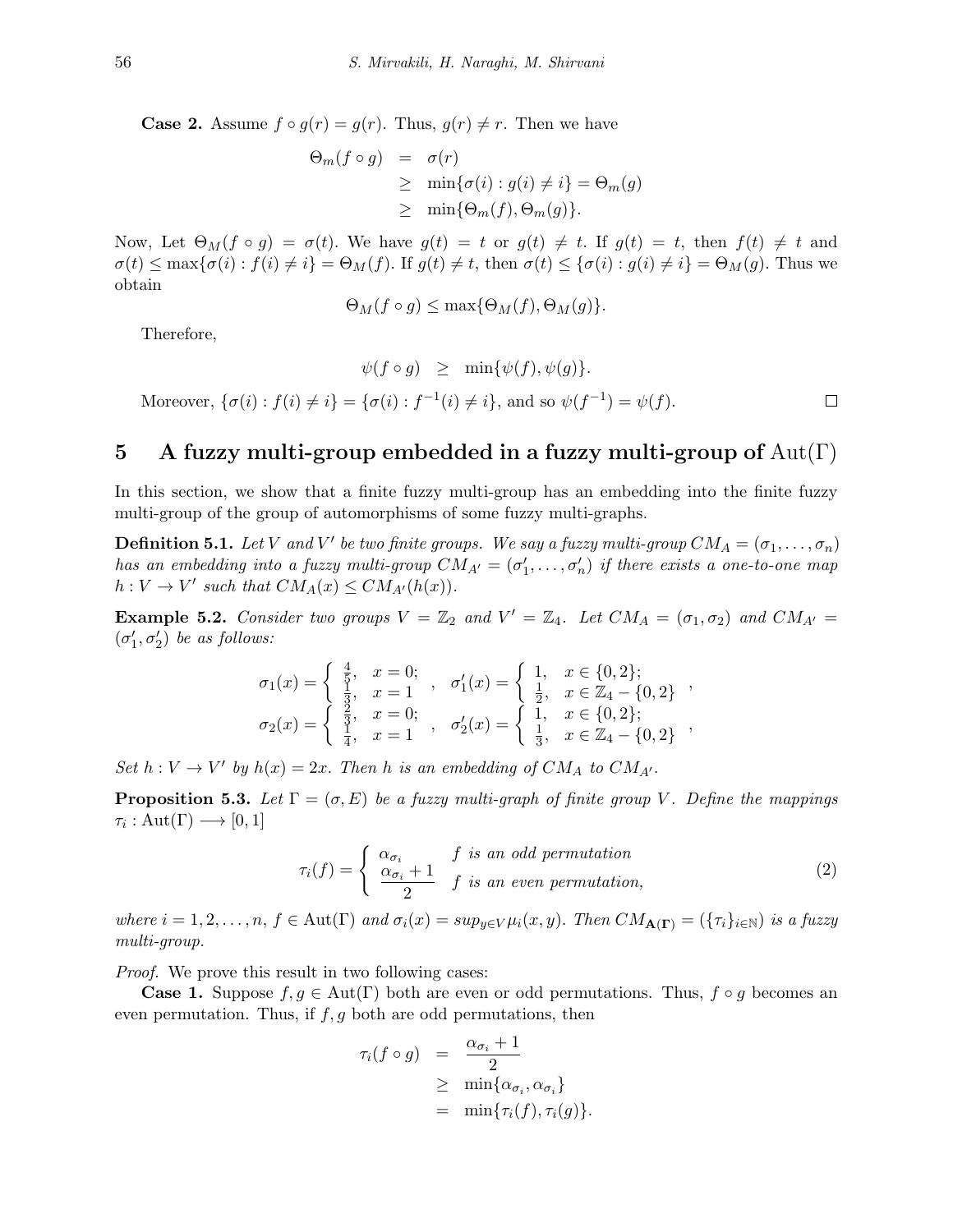Moreover, if *f, g* both are even permutations, then

$$
\tau_i(f \circ g) = \frac{\alpha_{\sigma_i} + 1}{2}
$$
  
\n
$$
\geq \min \left\{ \frac{1 + \alpha_{\sigma_i}}{2}, \frac{1 + \alpha_{\sigma_i}}{2} \right\}
$$
  
\n
$$
= \min \{ \tau_i(f), \tau_i(g) \}.
$$

**Case 2.** Suppose  $f, g \in Aut(\Gamma)$  such that one of them is an even permutation and the other one is an odd permutation. Thus, *f ◦ g* becomes an odd permutation. Then,

$$
\alpha_{\sigma_i} = \tau_i(f \circ g) \ge \min\left\{\frac{\alpha_{\sigma_i} + 1}{2}, \alpha_{\sigma_i}\right\}.
$$

Also, for all  $f \in Aut(\Gamma)$ ,  $f$  and  $f^{-1}$  both are even permutations or both are odd permutations. This follows that  $\tau_i(f^{-1}) = \tau_i(f)$ , for all  $f \in Aut(\Gamma)$ . Therefore,  $\tau_i$  is a fuzzy subgroup on  $Aut(\Gamma)$ , so  $CM_{\mathbf{A}(\mathbf{\Gamma})} = (\{\tau_i\}_{i \in \mathbb{N}})$  is a fuzzy multi-group on the group  $Aut(\Gamma)$ .  $\Box$ 

<span id="page-10-0"></span>**Proposition 5.4.** *A bijective endomorphism of finite multi-graph*  $(\sigma, E)$  *on V is an automorphism.* 

*Proof.* It is straightforward.

<span id="page-10-1"></span>**Proposition 5.5.** *Every fuzzy multi-group has an embedding into the finite fuzzy multi-group of the group of automorphisms of some fuzzy multi-graphs.*

*Proof.* Let  $CM_A = (\{\sigma_i\}_{i \in \mathbb{N}_n})$  be a fuzzy multi-group. Then by Proposition [4.3](#page-6-0),  $\Gamma^{\sigma}_{\wedge}$  is a fuzzy multi-graph.

Let  $a \in V$  such that  $\alpha_{\sigma} = \sigma(a)$  and define  $h: V \to \text{Aut}(\Gamma_{\wedge}^{\sigma})$  by  $h(u) = h_u$  when  $h_u(x) = ax$ , for all  $x \in V$ . Then  $h_u$  is a bijective endomorphism because

$$
\sigma(h_u(x)) = \sigma(ax) \ge \sigma(x) \wedge \sigma(a) = \sigma(x).
$$

Moreover,

$$
\mu_i(h_u(x), h_u(y)) = \sigma_i(h_u(x)) \wedge \sigma_i(h_u(y))
$$
  
= 
$$
\sigma_i(ax) \wedge \sigma_i(ay)
$$
  

$$
\geq \sigma_i(x) \wedge \sigma_i(y).
$$

Therefore, according to Proposition [5.4,](#page-10-0)  $h_u$  is an automorphism. Given this inequality  $\frac{1 + \alpha_{\sigma_i}}{2} \geq$  $\alpha_{\sigma_i}$ . Hence

$$
\tau_i(h_u) \geq \alpha_{\sigma_i} \geq \sigma_i(u)
$$

for all  $u \in V$ . Thus  $CM_{\mathbf{A}(\mathbf{\Gamma}^{\sigma}_{\lambda})} = (\{\tau_i\}_{i \in \mathbb{N}_n})$  is a fuzzy multi-group on the group  $Aut(\Gamma^{\sigma}_{\lambda})$ . Therefore  $CM_A = (\{\sigma_i\}_{i \in \mathbb{N}_n})$  has an embedding in  $CM_{\mathbf{A}(\Gamma_\wedge^{\sigma})} = (\{\tau_i\}_{i \in \mathbb{N}_n})$ .

**Example 5.6.** *Consider the group*  $V = (\mathbb{Z}_3, +)$ *. Let*  $CM_A$  *be a multi-group on the group V as follows:*

$$
CM_A = \left\{ \frac{(0.6, 0.4, 0.3)}{2}, \frac{(0.6, 0.4, 0.3)}{1}, \frac{(0.9, 0.8, 0.7)}{0} \right\}.
$$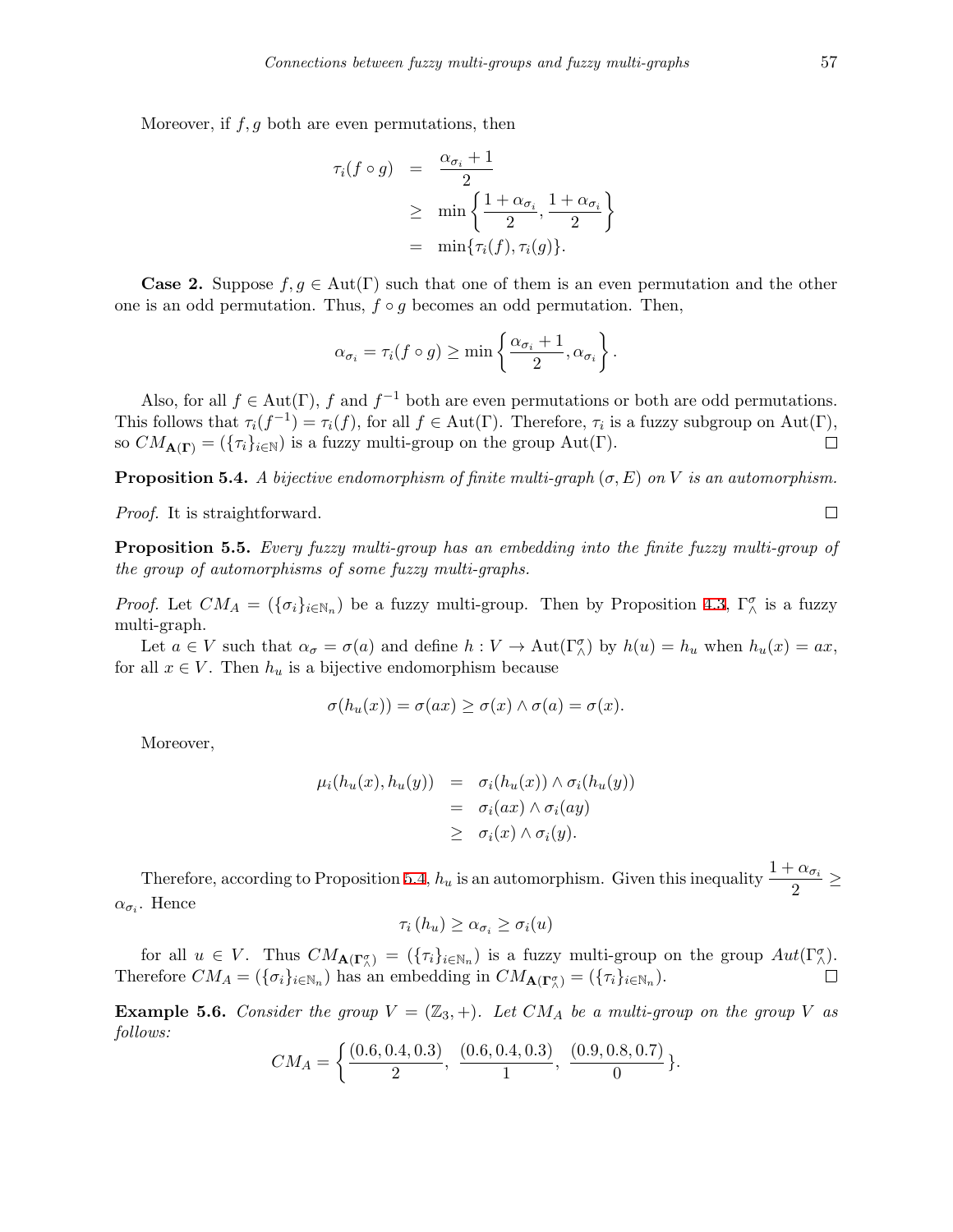*Then By Proposition* [4.3,](#page-6-0) *for all*  $x, y \in V$ , we have  $\mu_1(x, y)$ ,  $\mu_2(x, y)$ ,  $\mu_3(x, y)$  as follows.

|  |  | $\mu_1   0 \quad 1 \quad 2 \qquad \mu_2   0 \quad 1 \quad 2 \qquad \mu_3   0 \quad 1 \quad 2$ |  |  |  |  |
|--|--|-----------------------------------------------------------------------------------------------|--|--|--|--|
|  |  |                                                                                               |  |  |  |  |
|  |  | $1   0.6 0.6 0.6 1   0.4 0.4 0.4 1   0.3 0.3 0.3$                                             |  |  |  |  |
|  |  | $2   0.6 0.6 0.6 2   0.4 0.4 0.4 2   0.3 0.3 0.3$                                             |  |  |  |  |

*Set*  $\sigma(x) = \sigma_1(x)$  *and so*  $\sigma(x) = \begin{cases} 0.9 & x = 0 \\ 0.6 & x = 1 \end{cases}$  $0.6 \, x = 0$ <br>  $x = 1, 2$ . It easy to see that  $P(V, \mu) = (\sigma, E)$  is a fuzzy *multi-graph.* By the proof of Proposition [5.5](#page-10-1), we have  $a = 0$ , and  $h_u(x) = 0 + x = x$  for all  $u \in V$ . Also the group of automorphisms of the fuzzy multi-graph  $\Gamma^{\sigma}_{\wedge}$  is  $\text{Aut}(\Gamma^{\sigma}_{\wedge}) = \{id, (12)\}$ , when (12) is a permutation  $\begin{pmatrix} 0 & 1 & 2 \\ 0 & 2 & 1 \end{pmatrix}$ , and  $\tau_1(f) = \begin{cases} 0.95 & f = id \\ 0.9 & f = (12) \end{cases}$ ,  $\tau_2(f) = \begin{cases} 0.85 & f = id \\ 0.8 & f = (12) \end{cases}$ ,  $\tau_3(f) = \begin{cases} 0.75 & f = id \ 0.7 & f = (12) \end{cases}$ . Then  $\tau_i(h_u) \geq \sigma_i(u)$  and this shows that the fuzzy multi-group  $CM_A$ *is embedded in the fuzzy multi-group*  $CM_{\mathbf{A}(\Gamma_\wedge^{\sigma})} = (\{\tau_i\}_{i \in \mathbb{N}_3})$ .

## **6 Conclusion**

In this work, we obtained some results in fuzzy multi-groups and fuzzy multi-graphs. We presented a fuzzy multi-group of a fuzzy multi-graph. We introduced the notion of automorphisms on multigraphs and described a fuzzy multi-group with the underlying group of automorphisms from a fuzzy multi-graph. Finally, we proved that every fuzzy multi-group can be embedded in a fuzzy multi-group of the group of automorphisms of some fuzzy multi-graphs.

For future work, it will be interesting to introduce a *t*-norm over a fuzzy multi-group and a fuzzy multi-graph and obtain a *t*-norm fuzzy multi-group and a *t*-norm fuzzy multi-graph.

Moreover, it will be interesting to introduce the idea of this paper on multi-hypergroups and multi-hypergraphs.

### **References**

- <span id="page-11-0"></span>[1] J.M. Antony, H. Sherwood, *Fuzzy groups redefined*, Journal of Analysis and Applications, 69 (1979), 124–130.
- <span id="page-11-2"></span>[2] J.A. Awolola, A.M. Ibrahim, *Some results on multi-groups*, Quasigroups and Related Systems, 24(2) (2016), 169–177.
- <span id="page-11-3"></span>[3] A. Baby, T.K. Shinoj, J.J. Sunil. *On abelian fuzzy multi-groups and order of fuzzy multigroups*, Journal of New Theory, 5(2) (2015), 80–93.
- <span id="page-11-4"></span>[4] V.K. Balakrishnan, *Graph theory*, McGraw-Hill, 1997.
- <span id="page-11-5"></span>[5] P. Bhattacharya, *Some remarks on fuzzy graphs*, Pattern Recognition Letters, 6 (1987), 297– 302.
- <span id="page-11-6"></span>[6] K.R. Bhutani, *On automorphisms of fuzzy graphs*, Pattern Recognition Letters, 9 (1989), 159–162.
- <span id="page-11-1"></span>[7] W.D. Blizard, *multi-set theory*, Notre Dame Journal of Formal Logic, 30 (1989), 36–66.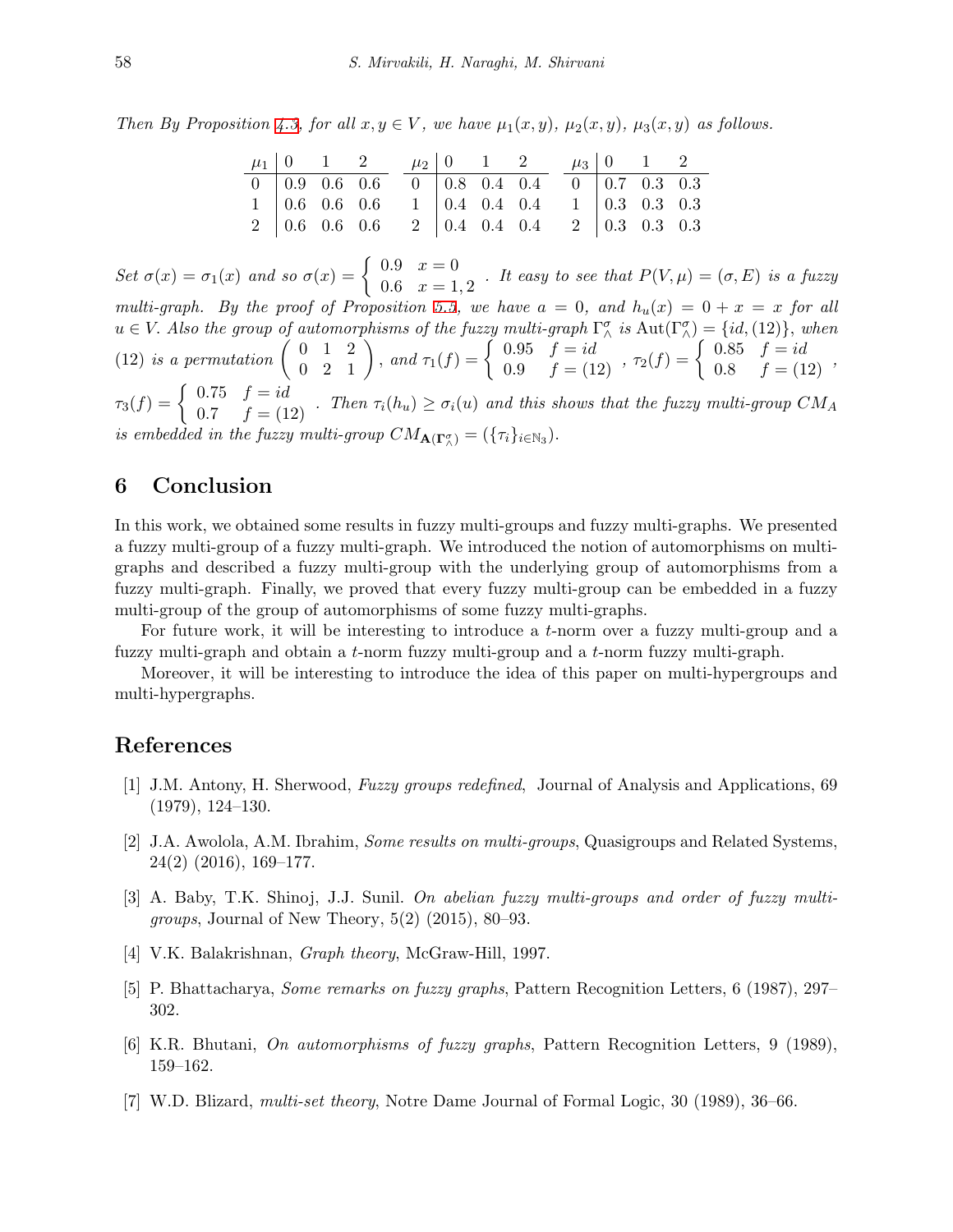- <span id="page-12-3"></span>[8] W.D. Blizard, *The development of multi-set theory*, Modern Logic, 1 (1991), 319–352.
- <span id="page-12-13"></span>[9] R.A. Borzooei, B. Sheikh Hoseini, M. Mohseni Takallo, *Results on t-fuzzy graphs*, New Mathematics and Natural Computation, 16 (2020), 143–161.
- <span id="page-12-4"></span>[10] M. Dresher, O. Ore, *Theory of multi-groups*, American Journal of Mathematics, 60 (1938), 705–733.
- <span id="page-12-10"></span>[11] P.A. Ejegwa, *Homomorphism of fuzzy multi-groups and some of its properties*, Applications and Applied Mathematics, 13(1) (2018), 114–129.
- <span id="page-12-8"></span>[12] P.A. Ejegwa, *On fuzzy multi-groups and fuzzy submulti-groups*, Journal of Fuzzy Mathematics, 26(3) (2018), 641–654.
- <span id="page-12-11"></span>[13] P.A. Ejegwa, *On alpha-cuts homomorphism of fuzzy multi-groups*, Annals of Fuzzy Mathematics and Informatics, 19(1) (2020), 73–87.
- <span id="page-12-9"></span>[14] P.A. Ejegwa, *Some group's theoretic notions in fuzzy multi-group context*, In: Jana, C., Senapati, T. Pal, M. (Eds.); Handbook of Research on Emerging Applications of Fuzzy Algebraic Structures, pp. 34-62, IGI Global Publisher, Hershey, Pennsylvania 17033-1240, USA, (2020).
- <span id="page-12-2"></span>[15] D. Knuth, *The art of computer programming, semi numerical algorithms*, Second Edition 2, Addison-Wesley, Reading, Massachusetts, 1981.
- <span id="page-12-5"></span>[16] L. Mao, *Topological multi-groups and multifields*, International Journal of Mathematics and Combinatorics, 1 (2009), 8–17.
- <span id="page-12-14"></span>[17] S. Mirvakili, H. Naraghi, *Connected between reversible regular hypergroups, t-fuzzy subgroups and t-fuzzy graphs*, Algebraic Hyperstructures and Logical Algebras, 1(4) (2020), 71–82.
- <span id="page-12-16"></span>[18] S. Mirvakili, H. Naraghi, M. Shirvani, P. Ghiasvand, *Some fuzzy multi-groups obtained from fuzzy subgroups*, Journal of Mathematical Extension, to appear.
- <span id="page-12-18"></span>[19] S. Miyamoto, K. Mizutani, *multi-set model and methods for nonlinear document clustering for information retrieval*, Springer-Verlag Berlin Heidelberg, (2004), 273–283.
- <span id="page-12-1"></span>[20] C.V. Negoita, D.A. Ralescu, *Applications of fuzzy sets to system analysis*, Wiley, New York, 1975.
- <span id="page-12-0"></span>[21] A. Rosenfeld, *Fuzzy groups*, Journal of Mathematics and Applications, 35 (1971), 512–517.
- <span id="page-12-12"></span>[22] A. Rosenfield, *Fuzzy sets and their applications*, Academic Press, New York, 1975.
- <span id="page-12-15"></span>[23] S. Samanta, A. Pal, M. Pal, *New concepts of fuzzy planar graphs*, International Journal of Advanced Research in Artificial Intelligence, 3(1) (2014), 52–59.
- <span id="page-12-6"></span>[24] B.M. Schein, *multi-groups*, Journal of Algebra, 111 (1987), 114–132.
- <span id="page-12-7"></span>[25] T.K. Shinoj, A. Baby, J.J. Sunil, *On some algebraic structures of fuzzy multi-sets*, Annals of Fuzzy Mathe-matics and Informatics, 9(1) (2015), 77–90.
- <span id="page-12-17"></span>[26] A. Syropoulos, *On generalized fuzzy multi-sets and their use in computation*, Iranian Journal of Fuzzy Systems, 9(2) (2012), 113–125